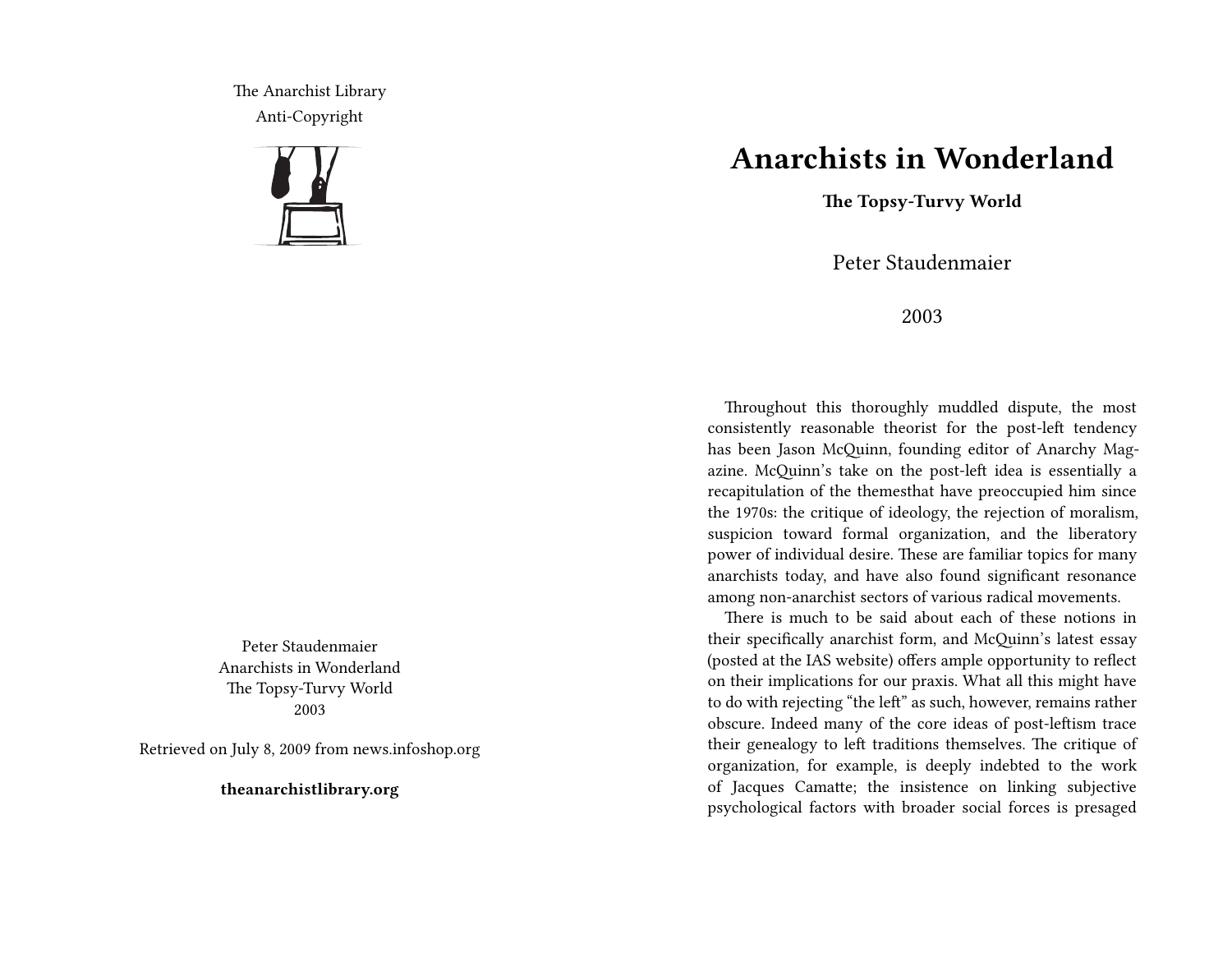in the thinking of Cornelius Castoriadis; and the whole re-orientation toward domination as our central critical term was theorized by the Frankfurt School and by Social Ecology long before it gained currency in the pages of Anarchy.

Despite the provenance of many of its own fundamental principles, however, post-leftism adamantly rejects any accommodation with what it takes to be "the left". This phrase itself seems to expand or contract to fit the circumstances; when post-left anarchists talk about leftists, sometimes they mean sectarian splinter groups and authoritarian demagogues, and sometimes they mean everybody from Bukharin to Bookchin. Many anarchists drawn to the post-left label appear to live in a world in which all leftists are Leninists, except when they're liberals, and where the left as a whole is an ominous iceberg of power-worship threatening to sink a virtually Titanic-sized anarchist movement.

Since I do not live in that world, I am frequently at a loss when asked to reply to the claims of post-leftism. In the world where I live, the left is an extraordinarily variegated continuum of conflicting participants and perspectives, not a monolithic entity that can be reduced to a few neat premises. And the anarchist movement is a relatively small but vitally important current within that broader continuum, a current that still has much to learn from other radical tendencies and social movements. But in the hope of sparking something like a coherent debate on these questions, I will once more venture down the rabbit-hole and see what sense I can make of post-left theory in its myriad forms.

McQuinn's latest essay begins on a promising note. He observes, accurately enough, that the "void in the development of anarchist theory" has "yet to be filled by any adequate new formulation", and offers the post-left alternative as a way to address this gap. His conclusion strikes a conciliatory tone as well: "there has been a long, most often honorable, history of anarchist and left syntheses." This would seem to leave consid-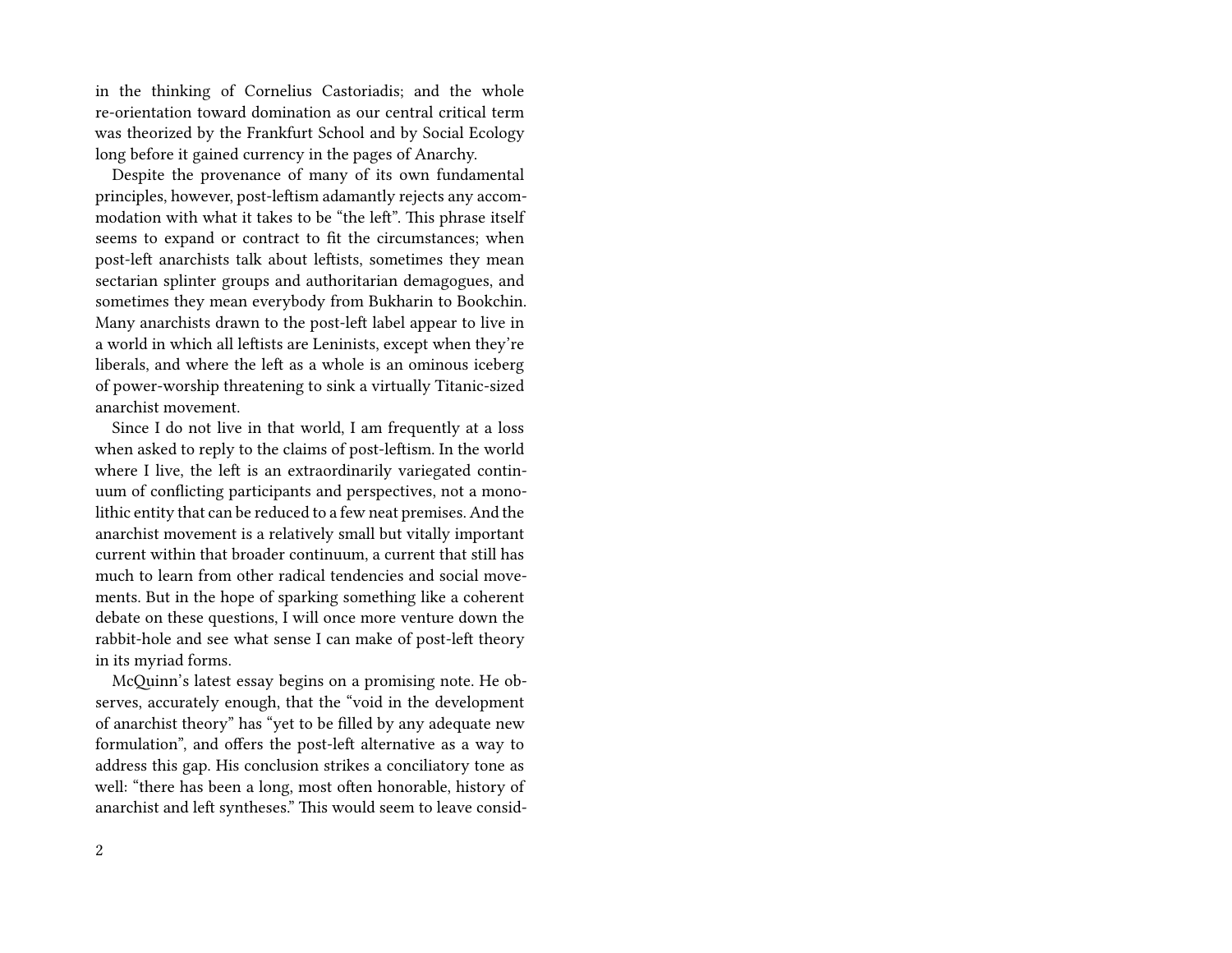erable room for critical engagement between anarchists and leftists.

But this raises an obvious problem: Why are McQuinn's more judicious statements of the post-left position at odds with both the details of his own argument and the vehement declarations of so many other post-left anarchists? The simplest explanation is that adherents of post-leftism are still working out the specifics of their vision, something that other anarchists can hardly fault them for. In this process, however, a number of the more troubling versions of post-left thinking will require serious reconsideration if the tendency is to live up to its own best intentions. And it is far from clear that McQuinn's current proposal is able to accommodate this much-needed reconsideration.

Perhaps the most telling instances of post-left zeal can be found in a sprawling on-line debate from 2002, hosted by the comrades at infoshop.org. The exchange can be found here:

flag.blackened.net

Just about the only thing to emerge clearly from that discussion was that a number of the more vocal post-left anarchists are committed to a series of implausible claims that Mc-Quinn's essay does not address, much less defend. We might simply stop at this point and ask, Will the real post-leftists please stand up? But maybe a more productive approach is to read McQuinn's contribution in light of the background provided by less discreet fans of the post-left position.

Let's begin with the nebulous notion of "the left" that animates the post-left critique. The leftists we meet in the extravagant denunciations proffered by post-left anarchists are an impressively protean bunch: they are all simultaneously totalitarians and reformists; their movements are disintegrating, trapped in inevitable decline, yet their mere presence threatens to overwhelm those anarchists foolish enough to ignore the urgent danger; they are ruthlessly fixated on an all-encompassing abstract ideology, yet at the same time they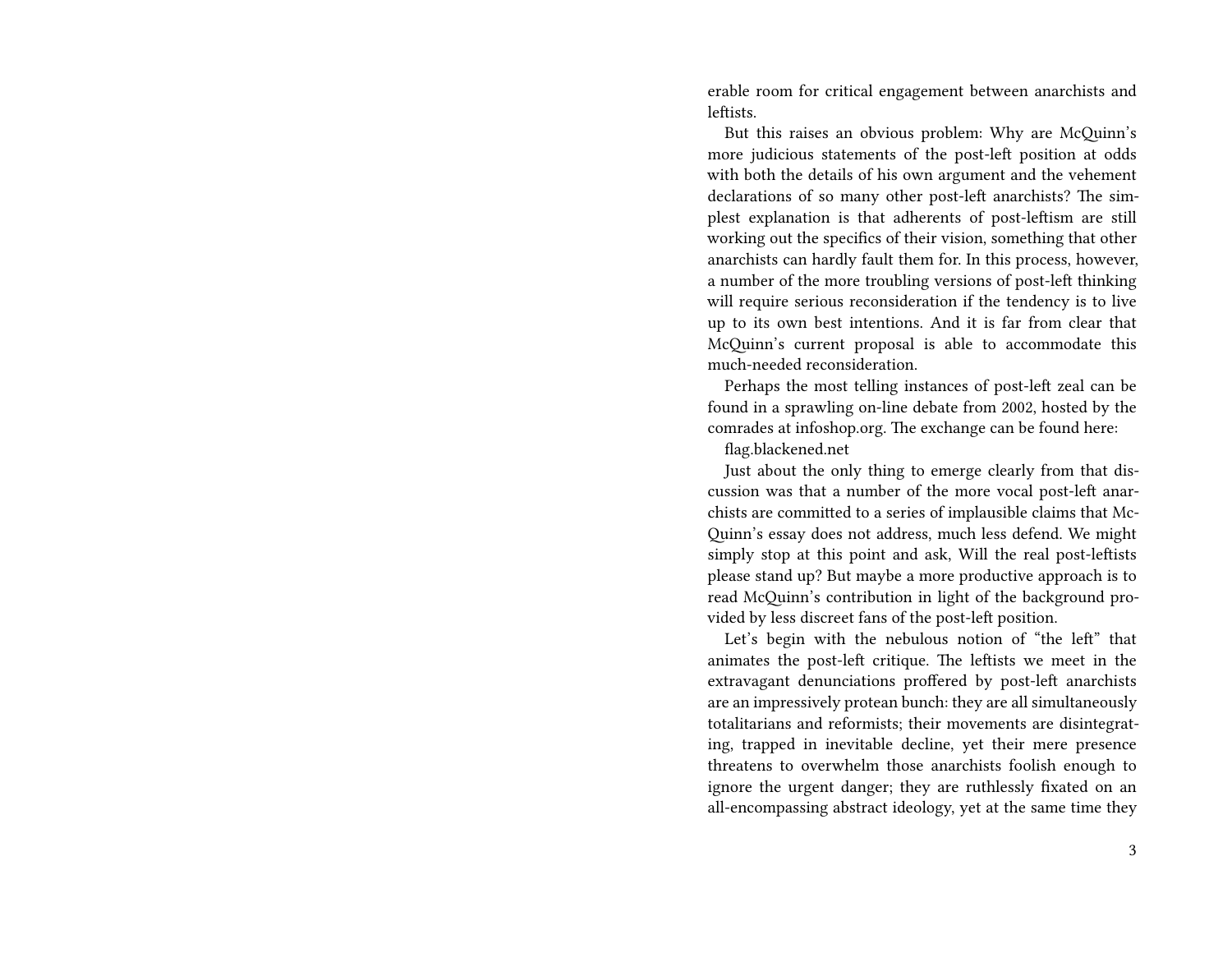fritter away their activist energies on single-issue concrete campaigns. Even their opposition to capitalism is mostly fake. McQuinn himself relies on such caricatured portraits more often than not; his essay resounds with telltale modifiers like "all" and "every", "always" and "everywhere". This lack of nuance does little to further anarchist evaluations of left practice.

McQuinn is similarly fond of sweeping assertions about what "the vast majority" of leftists have thought and done throughout history. More careful descriptions are overshadowed by categorical pronouncements: "For leftists, the emphasis is always on recruiting to their organizations, so that you can adopt the role of a cadre serving their goals." To an extent this can be chalked up to simple rhetorical excess, but such undifferentiated claims are often taken literally by the post-leftist faithful, who fail to notice that these indiscriminate generalizations do not accord well with McQuinn's ringing criticisms of reductionism.

The post-left image of "the left" is not just overly simplified, it is frequently wrong on the particulars. McQuinn writes, for example, that the "critique of everyday life" is "largely incompatible" with "most of the New Left of the 60s and 70s." In Germany, France, and North America, at the very least, large segments of the New Left enthusiastically embraced the critique of everyday life; indeed the profoundly anti-authoritarian upsurge of that era — which was of course accompanied by an authoritarian backlash — owed much of its vigor and incisiveness to this re-orientation toward everyday relationships. The influential three-volume work The Critique of Everyday Life was written not by an anarchist, but by the French leftist Henri Lefebvre.

Themes such as the critique of everyday life and the critique of ideology have in fact been central to radical forms of left politics for decades. The classic primer by Richard Gombin, for example, The Origins of Modern Leftism, devotes a pivotal chap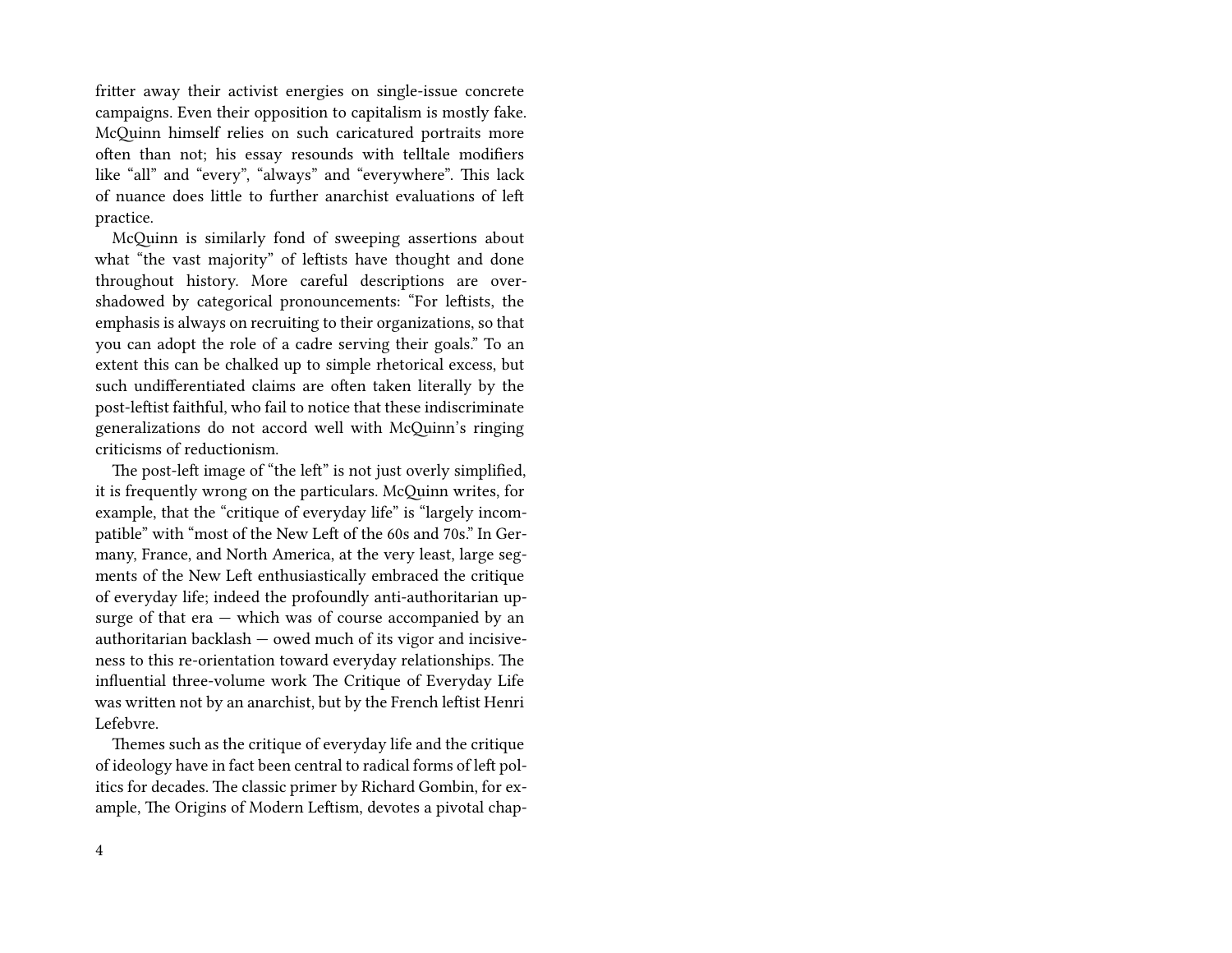tion would likely mean a major overhaul of post-left anarchy in its present form. In place of wholesale rejection of a mythical "left" that is devoid of distinctions, post-leftists would have to acknowledge that the left, just like the right, is an extremely heterogeneous spectrum, not a single entity, and that some of its currents warrant more than scorn.

Anarchists are working toward a society where everyone who wants to can participate in social affairs on an equal footing, where domination and hierarchy have been replaced by solidarity and self-management. The project of creating such a society will require cooperation with a broad range of oppositional movements, many of whom have solid grounds for refraining from a wholehearted embrace of anarchist doctrine. A nuanced understanding of how our own principles can be articulated to the insights and experiences of compatible struggles will go a long way toward overcoming the blind spots in the anarchist tradition. An anarchism that wishes to avoid reification and leave the mistakes of the past behind will take this lesson to heart.

ter to "A Critique of Everyday Life". More important, the concrete practice of countless New Leftists was explicitly predicated on a forceful rejection of precisely those values which McQuinn takes to be constitutive of the left as such. This strand of left radicalism did not appear out of nowhere in the 1960s; it has its roots in earlier figures such as Alexandra Kollontai or Wilhelm Reich, and found one of its most articulate spokespeople in Herbert Marcuse, whose work on the topic reached back to the 1930's. All of these individuals were non-anarchist leftists.

Similar points could be made about the critique of industrial technology, which McQuinn also takes to be essentially foreign to leftist thought. The actual history of the left includes numerous instances when such innovative critical approaches emerged to contest the conformism and repressiveness of the cadre model. There is no sensible reason to collapse this multifaceted record into a one-dimensional tale of leftist perfidy. Moreover, some leftists have been thoughtful and resolute allies of anarchism at crucial junctures in our history. Many anarchists learn about the Spanish revolution through the superb account Homage to Catalonia, penned by George Orwell. Orwell was a leftist who fought side by side with other leftists and anarchists against both the right and the Stalinists in Spain. Today one of the chief ways that inquisitive anarchists have easy access to the classics of our own tradition is through the work of leftists like Daniel Guerin. Selective memory will not help us make sense of the conflicted history of left interactions with anarchists.

But the problem here goes beyond one-sided depictions of the left. Post-left anarchists also rely on a truncated conception of anarchism itself. McQuinn's essay is not immune to this tendency; at several points he insists that anarchism as a whole rests on an "indelibly individualist foundation". If this were true, it would be difficult to explain the centuries-old internal struggles between individualist anarchists and social an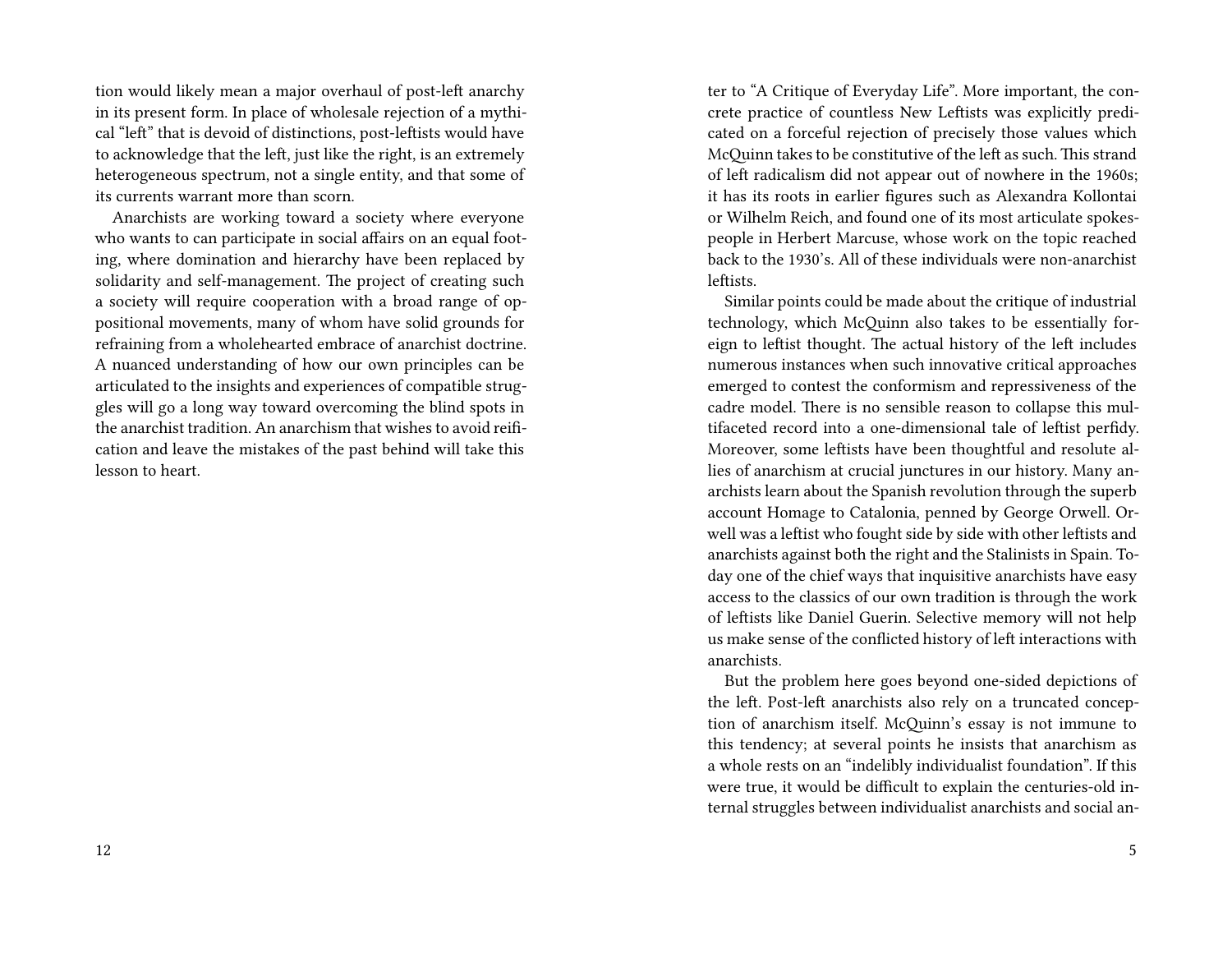archists. Without recapitulating these debates here, suffice it to say that many contemporary anarchists reject McQuinn's contention that "collectivism" is inherently suspect while "individual self-theory" is the source of liberation. His ill-considered invocations of Stirner aside, McQuinn neglects the crucial dialectic between individual and collective that is the distinctive feature of social anarchist praxis. While we can probably all agree with McQuinn's observation that "without the autonomous individual, any other level of autonomy is impossible", post-leftists would do well to remember that the reverse is equally true: Without autonomous collectivities, individual autonomy is impossible. McQuinn's commitment to individualist assumptions leads him to misconstrue this fundamental relationship. Getting things more or less backwards, he writes that "only free individuals can create a free, unalienated society." But free individuals do not drop out of the sky; they are themselves the product of free societies.

This myopic insistence on individual autonomy comes back to haunt post-leftism when its more hyperbolic advocates take the floor. In the aforementioned infoshop debates, several spokespeople for post-left positions emphatically declared their opposition to egalitarianism (hardly surprising in a tendency that takes its cues from Stirner and Nietzsche), and a number of them claimed to reject social institutions per se, maintaining that all social structures of whatever sort are inherently oppressive. Forgetting the cultural context within which many US-based anarchists operate, some of these post-leftists carry the ideal of rugged individualism to the point of self-parody, declaring that in the liberated future, nobody will ever have to associate with people they don't personally like. One of them summed up the post-left stance by saying simply "I want to be left alone", free of all the annoying attachments of social life, without other people interjecting their own opinions or offering critical comments on each other's behavior.

man Greens, particularly the far-right authoritarian Herbert Gruhl, during the reactionary backlash of the early 1980's. But the roots of the neither-left-nor-right idea go considerably further back; a version of this stance was popular within the nationalist and populist völkisch movement in Wilhelmine and Weimar Germany, and the pretence of offering a 'third way' between left and right became one of the major selling points for European fascism.

Anarchists have not always escaped this kind of political disorientation. From the peculiar response of Proudhonists to the Dreyfus Affair, to the Italian syndicalists who joined Mussolini, to the "national anarchists" and "third positionists" of today, anarchist militants have sometimes found a comfortable home on the extreme right end of the spectrum. Although post-left anarchists often dismiss such cases as either isolated or irrelevant, the record of anarchist crossover into far right terrain is in fact remarkably long. Among the better known examples are Georges Sorel in France, Günther Bartsch in Germany, Troy Southgate in Britain, and Bill White in the US. The desire to move 'beyond left and right' played a key role in several of these instances, and continues to do so today. The conclusion to McQuinn's essay suggests an indifferent attitude, at best, toward this regrettable history.

All in all, the post-left paradigm still needs a lot of refining. In the midst of condemning reductionism, reification, and the failed politics of the sectarian left, it relies on a reductionist view of left history and a reified notion of absolute individuality while encouraging the sectarian strands within anarchism. The much-needed process of theoretical and practical refinement would be more effective if post-left adherents could bring themselves to engage with the criticisms put forward by left anarchists. Indeed that step alone might spur a re-thinking of the categories post-leftists hold so dear, along with a recognition that there are important libertarian and anti-statist strands within the left. Drawing the consequences from this recogni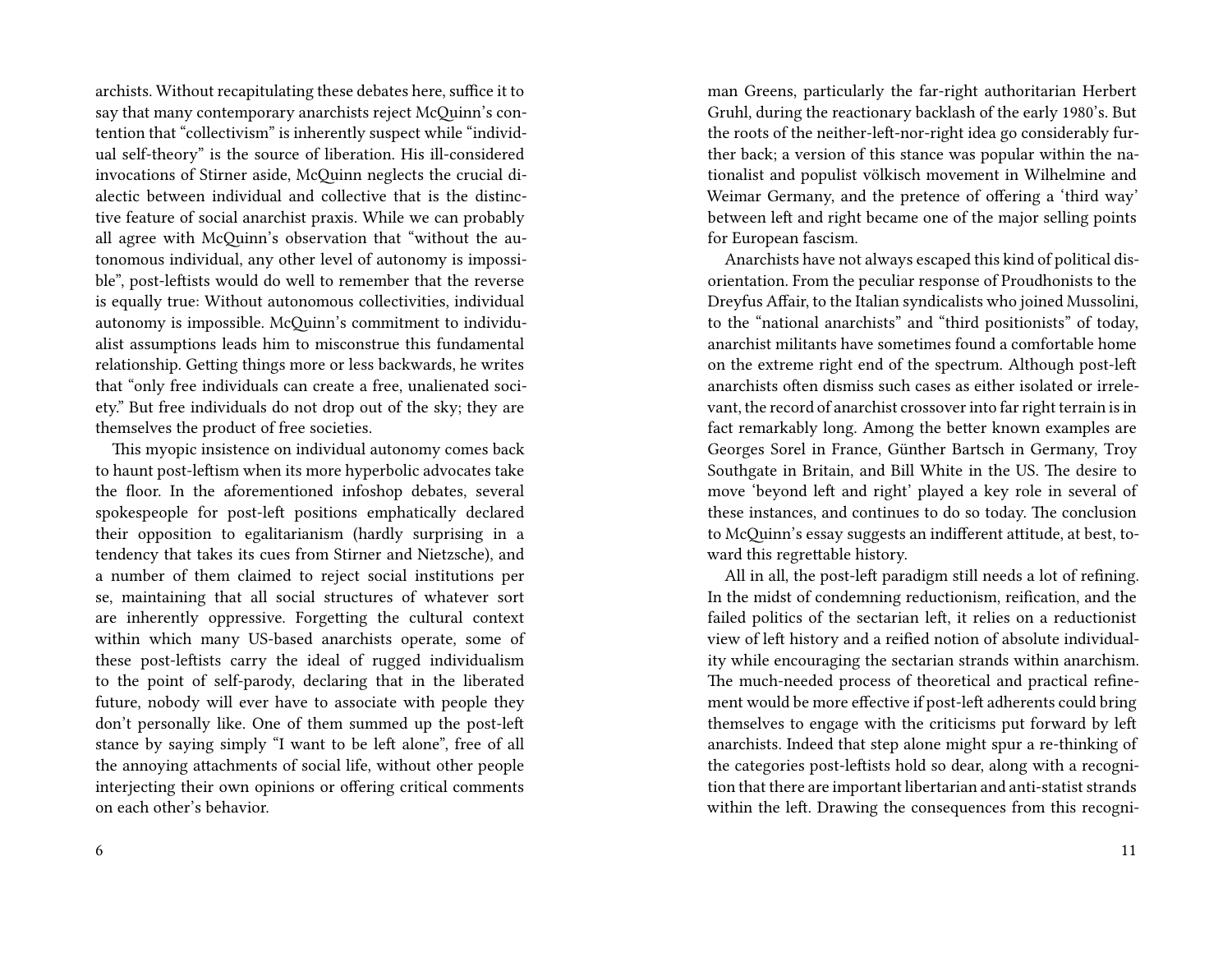insufficiently intransigent elements. In its most unreflective form, this mindset is nothing more than a recipe for anarchist sectarianism, the bane of any movement that wants to change the world.

All of this casts a rather different light on McQuinn's forays into psychology. He is convinced that left anarchists who are unpersuaded by the rhetoric of post-leftism are simply anxiously resisting "the self-examination necessary for genuine self-understanding." In reality, a number of post-leftism's critics have tried to provoke greater self-examination among anarchists, a more serious re-appraisal of the lacunae within our own traditions, by questioning the tendentially elitist undertones that mark so much anarchist discourse. Individualist strands of anarchism are especially susceptible to a disdain for "the masses", and the post-left persuasion frequently accentuates the inegalitarian aspects of this worldview. A few post-left anarchists go so far as to extol the right wing tendencies within anarchism as a healthy corrective to the grave dangers of social equality and the dastardly connivance of anarchists and power-mad leftists.

On this score, McQuinn's essay sets off alarm bells for readers familiar with the neglected history of anarchist flirtations with the right. Anarchism has long had something of a Janus face, oscillating between emancipatory and exclusivist poles. Stirner himself is an exemplary figure in this regard: simultaneously the chief inspiration for one wing of anarchism, and a darling of the right, from its proprietarian faction to its pronounced elitist and authoritarian variants. The problem here is not really that of an "opening to the political right", as Mc-Quinn anticipates, but rather the naïve notion that anarchists can now, through force of will alone, walk through the looking glass into the promised land of "neither left nor right". Post-left anarchists would do well to examine the history of this foolish slogan before adopting it into their repertoire. In its modern form the phrase was popularized by the right wing of the Ger-

Though the promoters of these notions strenuously deny it, what this attitude amounts to is a rejection of the very possibility of communal existence. If all social structures are inherently oppressive, there is no point in trying to create a free society. If libertarian and participatory social institutions are impossible by definition, we can all stay home and read Foucault. It may seem trivial to state these matters so baldly, but sharing the world with other people means that sometimes we can't do exactly what we want to do, and sometimes we will indeed need to cooperate with people we don't like very much. The false promise of absolute individual autonomy is not simply an idle fantasy, it is profoundly indebted to those classical liberal principles that underwrite capitalist society as we know it. Genuine autonomy is not the mere absence of constraints. In its more extreme versions, the post-left vision is encumbered by a negative conception of freedom, a conception reduced to the liberty of atomized individuals, who jealously guard their private rights and prerogatives. It cannot accommodate a positive conception of social freedom, a kind of freedom that flourishes in cooperation with others and demands equality as its necessary counterpart, a kind of freedom that is embodied in anti-authoritarian social structures and cooperative social practices.

Many post-left enthusiasts also seem to think of "leftists" as a bunch of busybodies who are constantly telling other people what to do. Some leftists do fit this description, and it is likely that this propensity often compounds the existing authoritarian disposition of a certain leftist personality type. But apart from the fact that these same trends are fiercely combatted by many other leftists of a more anti-authoritarian disposition, there is something disconcertingly complacent about the unexamined perceptions of proper behavior that underlie this particular post-left complaint. After all, liberatory forms of social interaction sometimes require us to challenge each other's opinions and actions rather than just accepting them.